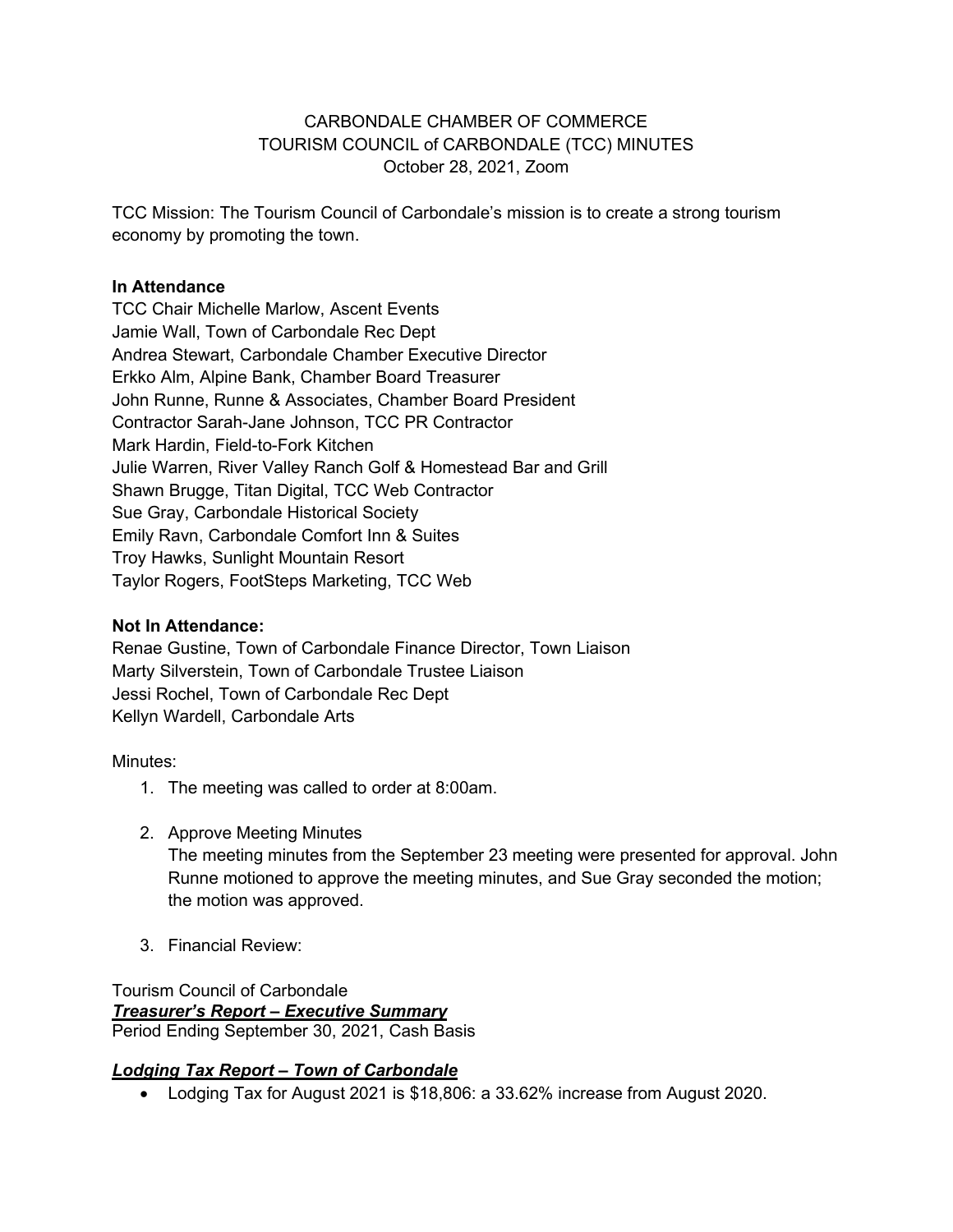• 2021 Year to Date is \$106,152

2 Month Lag on the lodging tax.

# *YTD P&L Actuals September 30, 2021 (Blue Column)*

- Lodging Tax Income: \$104,438 actual vs YTD Budget \$54,418
- Total Income: \$104,919 actual vs YTD Budget \$55,184
- Net Ordinary Income: \$42,500 actual vs YTD Budget -\$28,746
- Net Income including Other Income: \$42,500
- Net Available Operating Funds as of 9/30/2021: \$105,881

# *Balance Sheet as of September 30, 2021 (Blue Column)*

- The Operating Account balance is \$122,128 compared to \$55,103 at 9/30/2020
- Money Market account balance (Opp & Reserve Funds combined) is \$73,335
- Reserve Fund Equity account is \$67,979 (interest earnings now included in Equity account); Opportunity Fund Equity account is now at \$5,350

# *2021 Budget*

- As in years past, our budget figures are based on the previous year's budget figures, taking into account any potential increases or decreases that we may see on specific line items.
- Please see notes on Balance Sheet and P&L regarding budget changes going forward.

Respectfully submitted, Erkko Alm, Treasurer October 22, 2021

Please direct any questions or comments to erkkoalm@alpinebank.com *Thank you!*

#### **Additional discussion:**

• Tourism Stakeholder survey closes at the end of the month. Links will be on the agenda and on Carbondale.com.

## **4. Chamber & TCC Updates**

• First Friday pays for Holiday lights every year in the roundabout and three trees throughout Carbondale. Lights cost \$7,500. Erkko and Andrea are asking TCC to contribute up to \$2,500 towards the lights in addition to \$2,000 donation from Alpine Bank. Can look into additional revenue streams from around town for next year.

*John Runne*: Motion to appropriate money from the Tourism Council to fund the tree decorations. *Michelle Marlow* seconded the motion.

*Andrea*: This has been bid out – these trees are wide and tall and technical, so this does take extra work. Peter from West Side lighting will do the work. The garland is from Aspen Tree, and they pay for the storage.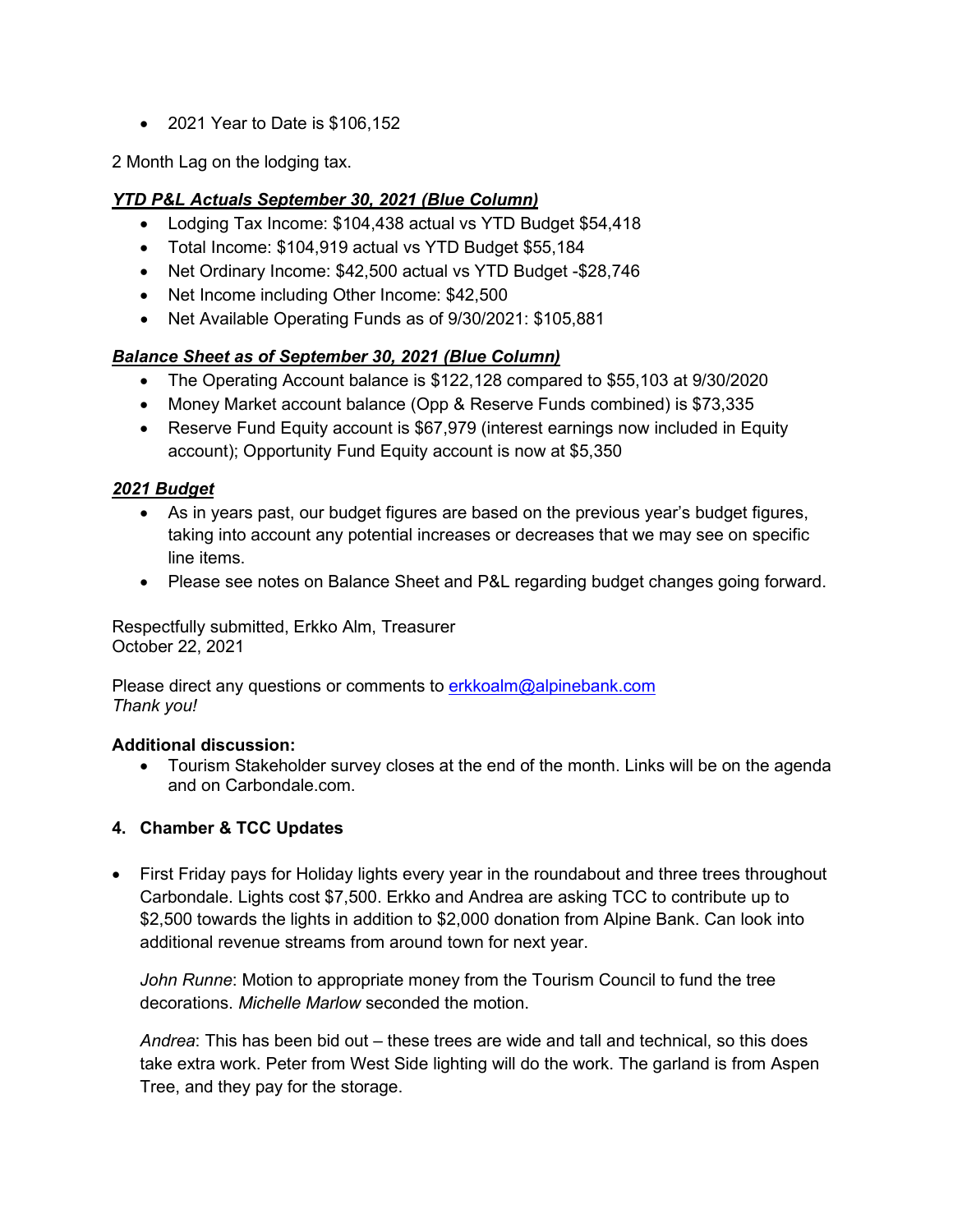- Please send any Board suggestions to Andrea soon.
- Draft Budget for will be for review in December and any approved Board Members
- Bylaw updates. Finalized next week.

#### **Tourism Matters**

*(Sara-Jane):* We want to help educate the community on the value of tourism. A monthly newsletter: inform how tourism is affecting our local community. Present the key highlights that the TCC is working on and our success stories. Key data points, sales tax, metric points, and economic value of tourism. Tourists are eating and dining, more than spending just lodging tax.

*John Runne:* Why do we begin with negative questions then to positive questions from the surveys? Strongly Disagree to Strongly Agree. *Sara-Jane*: Standard survey monkey format.

• Carbondale overall has positive feedback around tourism, which is different from the rest of Colorado

### **5. Destination Restart Brainstorm**

- Formal partnerships with RFV destinations. Has not happened in any other place in Colorado. Stewardship council in the RFV. Responsible awareness campaign for the Valley. Emergency communication (if the passes are closed, how do we get consistent messaging out to the entire valley)
- \$10,000 in marking funds. Can be used towards websites and marketing responsible awareness campaign.
- Please let Sara-Jane or Andrea know about any hot button topics in our valley.
- Workshop Tuesday Nov 9th

## **6. Industry Updates & Trends**

- 30% of tourism-based organizations are volunteer based
- Aurora's Gaylord Hotel charges an additional \$2 dollar fee a night. They bring in an additional \$3,500-\$4,200 a day
- We will find out today about the Marketing Matching Grant. Potential \$56,000 total budget for the farm map.
- Farm map is a finalist for a tourism award at the Annual Governors Conference

## **7. Love Local Recap**

- Recap on the website Categories: Agritourism, Farm Map, Dog Parks, Drink and Eat, etc.
- Landing page on "How to Carbondale". One page for everything
- Condense down the options more
- *John Runne:* What are the top 5 reasons come to Carbondale? *Emily*: Most of the time they are visiting Glenwood Springs, Aspen and Maroon Bells. If there are Canyon closures or pass closures, visitors come here. Love Local needs to be on more websites.

*Andrea*: From website traffic, visitors are coming here and calling about Carbondale. Asking about Mountain Fair and festivals. We do get a lot of overflow from Glenwood, but we also have people who are seeking us out as a destination.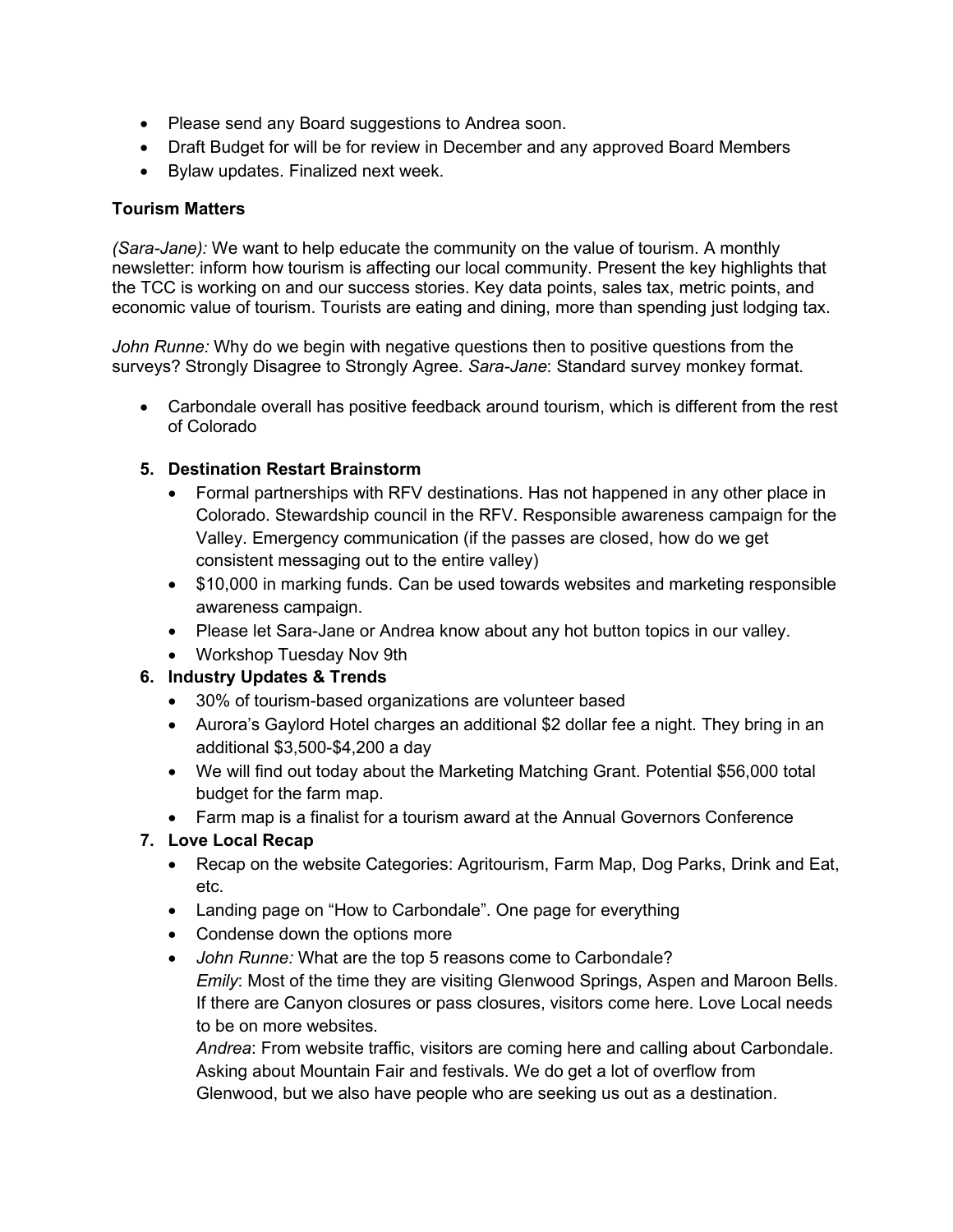- *John Runne:* Calendar of events listed? Why Carbondale? We need to focus on why people are coming here. *Andrea*: We have a community Calendar (weekly yoga classes), as well as outside traffic events (Mtn Fair).
- *Emily*: Mountain Fair is a great event, but how is it marketed? Not many people know about Mountain Fair. Step up the Marketing? I think there are many people who should know about the event. (Kellyn will be the best to have an answer)
- *Sara-Jane*: Down in Custer County, they have a marketing grant program for their events in the community. Event planners can apply for a marketing grant from their Tourism Council. This could be the TCC Opportunity Funding. As a small Tourism organization, we never had the funds before.

*Andrea*: We used to do these grants (small). \$100-\$500. Funds were going towards chair rentals/port-a-potties instead of marketing. We can discuss a broader scope at another time.

• *Mark Hardin*: I don't always know about events in Town. Like the concert on the Golf Course.

*Julie Warren*: we did not want to overrun and fail our first event. We just didn't want to over market.

*Emily*: To bring attention to this Town, we could put some money in the right events. The events who bring in the most visitors. We also need to reach the visitors who are stuck here.

*Michelle*: We have RFPS out to contracts to help with this larger Strategic Planning. We have never had this before.

*Sara-Jane*: With this Restart destination program, we will have visitor data for the first time ever. We will finally know where they are going with the correct data. How do we balance marketing and management of our larger events?

- 8. TCC Idea sharing and updates
	- Oktoberfest is no longer happening. Michelle discussed hosting a fall harvest fest. Signature event for Carbondale – market to other mountain towns. During a time where our Town needs tourism (October).
	- *Sue Gray:* RVR history trail opened to the public this month. 30-35 people came to ribbon cutting, including the Thompson Family. Doesn't bring in any money, but brings in recognition to Historical Carbondale. Visitors at the Mercantile had about 50% local and 50% tourists from other towns and states. Will close this Saturday, but will open back up in the Spring. More marketing during the open season. Our only two museums are available during the summer months (June-October). 100 Visitors at the Dinkel Mercantile (only open Fridays and Saturdays July  $4<sup>th</sup>$  to end of August, short on volunteers.